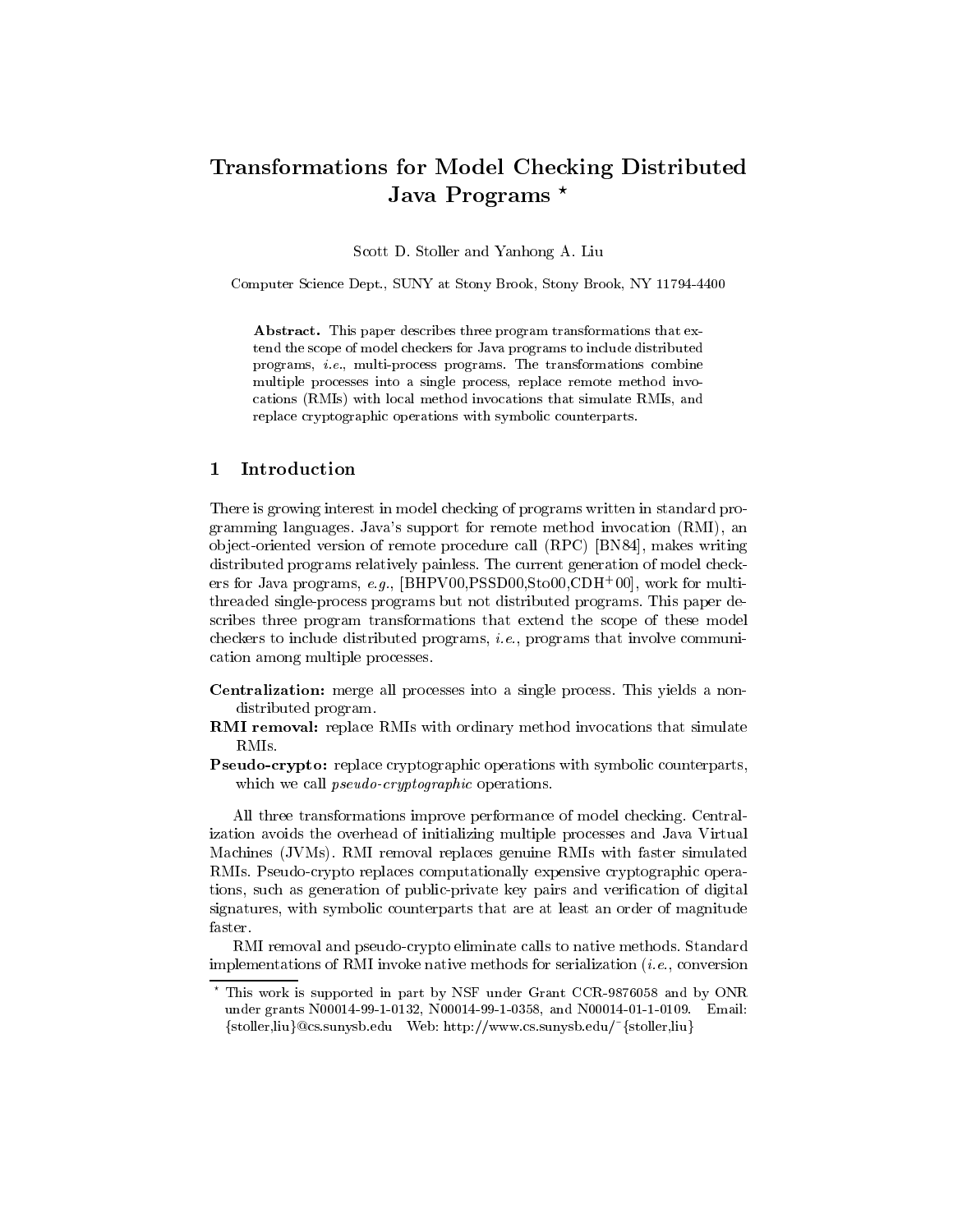of data into a format suitable for network transmission) and network communication. Cryptographic operations are typically implemented using native methods for efficiency. The simulated RMIs and pseudo-cryptographic operations introduced by RMI removal and pseudo-crypto, respectively, do not invoke native methods. This is signicant, because supporting native methods in a model checker is a non-trivial task. Furthermore, native methods for network com munication maintain state outside the JVM. Supporting such native methods in a model checker is extremely problematic, because there is no general way for the model checker to save and restore their state.

Centralization enables current model checkers for Java to be used to systematically test and verify distributed programs. It also suggests that there may be little incentive to extend those model checkers to directly handle distributed programs. Centralization can be used without RMI removal, because a single process may be both the client and the server in a RMI.

Centralization by itself does not attempt to control non-determinism from scheduling or other sources. Centralization is particularly useful in conjunction with tools that do provide some control. This includes debuggers as well as model checkers. For example, consider using the Java debugger jdb to debug a distributed program. jdb supports breakpoints, but a breakpoint halts only a single process. If jdb is used to debug the centralized program, then the breakpoint halts the entire system, which is often what the user wants.

Many distributed programs are designed to work over an insecure network, such as the Internet, and therefore use cryptography. During model checking, such programs are usually executed together with a program that simulates an adversary that controls communication over the insecure network. Cryptography causes a special problem for model checking, in addition to the issues of performance and native methods mentioned above. Specically, if the program sends actual ciphertexts and does not help the adversary program determine their contents, then the adversary program would be extremely inefficient. For example, to determine whether it can decrypt an intercepted ciphertext, it would have to attempt the decryption with every key it knows. This problem arises in testing, as well as model checking. Pseudo-cryptographic operations enable the adversary program to efficiently determine the contents of intercepted ciphertexts.

All three transformations rely on the assumption that the original program is not real-time and does not use reflection in a way that would detect the transformation's effects.

## 2Centralization

We refer to programs produced by the centralization transformation as *central*ized programs. The transformed program is equivalent to the original program in the sense that it has essentially the same possible executions as the original program. More precisely, (1) there exists a refinement mapping  $f$  such that, for each execution of the original program, there exists a stuttering-equivalent [Lam94] execution of the transformed program relative to f, and (2) vice versa.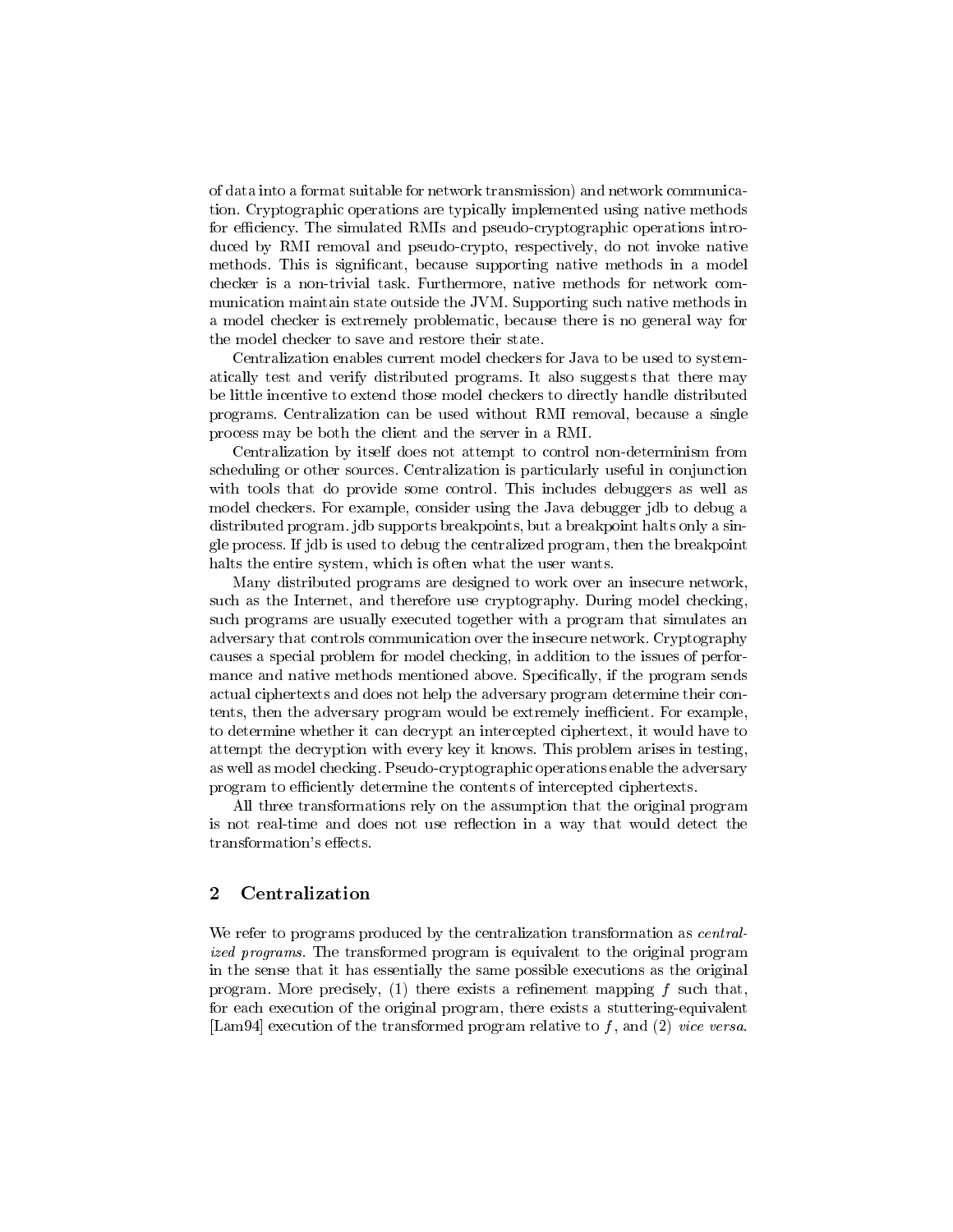The basic idea underlying centralization is simple. Suppose the original system consists of a process  $P_1$  with three threads and a process  $P_2$  with two threads. Then the centralized program creates five threads, three of which correspond to threads of  $P_1$ , and two of which correspond to threads of  $P_2$ . We assume that the original program does not count the total number of instances of Thread or ThreadGroup in the process, because this would detect the effect of the transformation.

Centralization involves four steps. The first step generates a driver class whose main method starts up the system. The driver is generated from a startup file supplied by the user, which contains (roughly) a list of command lines of the form "java options<sub>i</sub> class<sub>i</sub> args<sub>i</sub>" used to start the processes of the original system. We refer to the process created by the  $i$ 'th line of this file as process  $i$ . We assume that these processes can run on a single host, *i.e.*, different hostnames are not hardwired in the code. We currently do not support dynamic creation of processes, though it would not be difficult. The main method of the driver class creates, for each i, a thread that executes the main method of  $class_i$  with arguments  $args_i$ .

The second step deals with static fields  $(i.e.,$  fields that are associated with a class rather than an instance of a class). In the original system, each process has its own copy of each class (the copy is created when the class is loaded by the JVM) and therefore its own copy of each static field. In the transformed system, there is only one copy of each class. The transformation introduces arrays to simulate the effect of having multiple copies of the class. For example, suppose the program uses a class  $C$  that contains a static field  $x$  of type  $T$ . The transformed version of class C declares a static field of type  $T[\,]$ , for an array whose elements have type  $T$ . Threads that correspond to threads of the *i*'th process access only  $C \cdot x[i]$ . To allocate and initialize the arrays, we transform class initialization code|<clinit> and methods invoked directly or indirectly from <clinit>---appropriately.

Instructions that access static fields are transformed to access the appropriate element of the array. The index into the array is the number of the "process" to which the thread belongs. This value cannot easily be maintained in a global variable, because the JVM does not provide hooks that would invoke user-supplied code at every context switch. To determine this value efficiently, the transformation replaces all uses of Thread in non-library classes  $(i.e.,$  classes not in the Java 2 API) with CentralizedThread.<sup>1</sup> Class CentralizedThread extends  $(i.e.,$  inherits from) Thread, declares an instance field int procNum, and overrides the constructors of Thread with constructors that initialize procNum appropriately. When transforming an access to a static field, the index into the array is the value of the  $\mathbf{p}$  procNum field of the current thread; specifically, it is ((CentralizedThread)Thread.currentThread()).procNum.

The third step deals with static synchronized methods, i.e., methods that are associated with a class rather than an instance of a class and whose bod-

<sup>1</sup> Recall that, in Java, each thread is associated with an instance of class Thread or a subclass of Thread.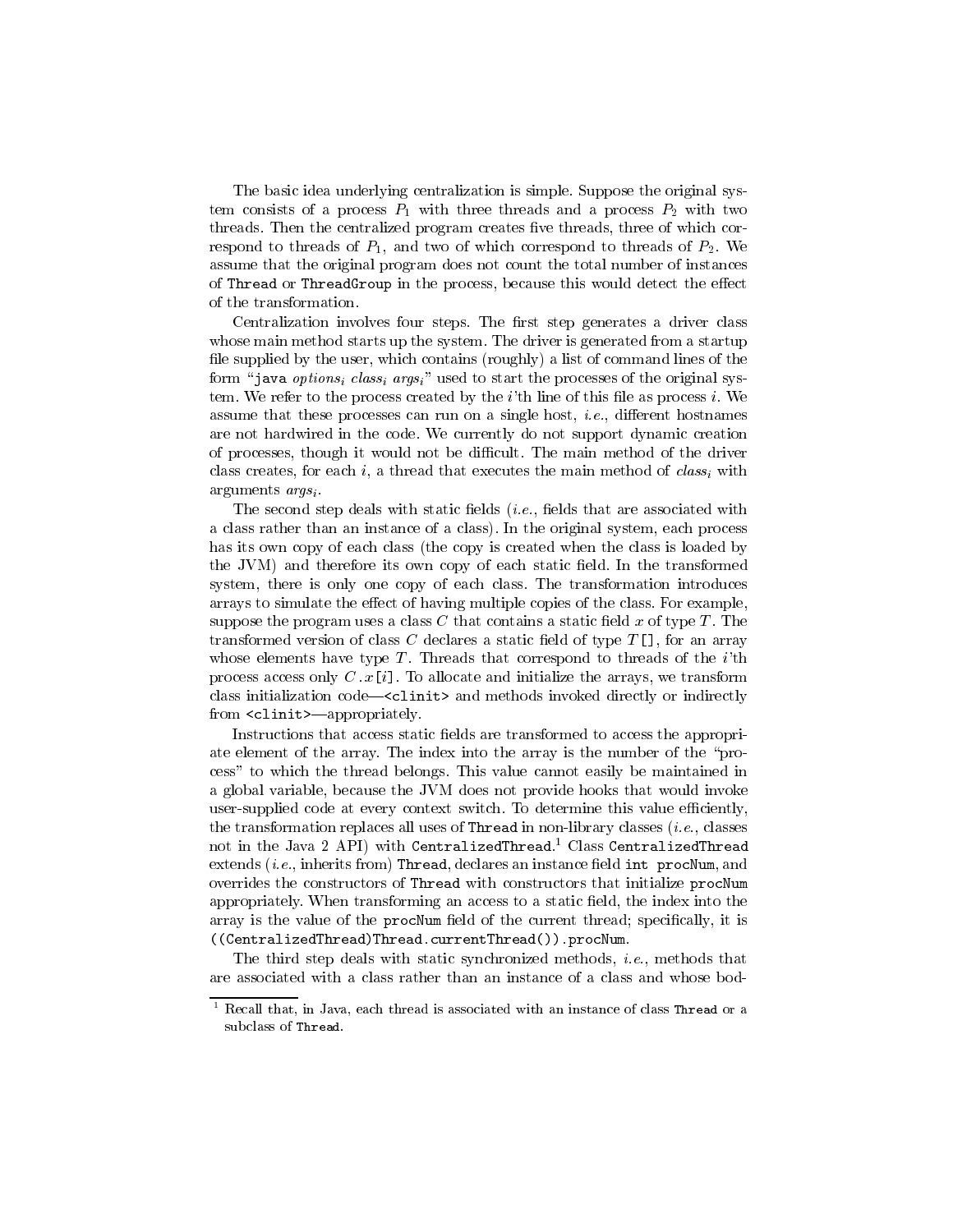ies implicitly start with an acquire operation on the lock associated with the class and end with a release operation on that lock.2 In the original system, each process has its own copy of each class and the associated lock. To simulate this, for each class  $C$  that declares static synchronized methods, the transformation introduces a static variable  $C$ . Locks that points to an array of new objects, and, for each static synchronized method  $C.m$ , it inserts an acquire on  $C.\texttt{locks}$ [((CentralizedThread)Thread.currentThread()).procNum] at the beginning of C $,m$ , inserts a matching release at the end of  $C.m$ , and marks  $C.m$ as not synchronized.

The fourth step deals with the method System.exit, which terminates the process. In the transformed program, System.exit should terminate only threads with the same value of procNum as the invoker. Java does not directly provide a mechanism for one thread to terminate another thread. Transforming the program to incorporate such a mechanism is non-trivial. Currently, we transform calls to System.exit so that they throw java.lang.ThreadDeath, which should terminate the calling thread. This is correct if all other threads with the same value of procNum have terminated; this condition could easily be checked dynamically.

The current implementation does not transform static fields of library classes.

Centralization is independent of the communication mechanisms used in the program. It could be used in conjunction with a socket removal transformation as well as RMI removal.

## 3RMI Removal

Java RMI works roughly as follows. A process, called a server, makes an object available to other processes, called clients, by registering the object in the RMI registry, which is a simple database that maps strings (names of services) to ob jects. A client locates a remote ob ject by looking up a service name in the RMI registry. A successful lookup creates a new object  $o_{stu}$  in the client.  $o_{stu}$  is called a stub and contains the address of a server  $S$  and a reference to an object  $o$  in  $S$ . The stub is an instance of an automatically generated class, called a *stub class*. The stub class for class  $C$  is named  $C$  Stub. A remote reference is a reference to a stub. For each remotely invokable method  $m$  of  $C$ , the automatically generated method  $C$ -Stub. m on the client serializes its arguments args and sends them to server S; S unserializes the arguments, executes  $o.m(args)$  in a new thread, serializes the return value (or exception), and sends it to  $o_{stu}$  on the client; the client unserializes the return value (or exception) and uses it as the result of the RMI. As an optimization, the JVM may maintain a pool of re-usable threads, rather than creating a new thread for each RMI. We do not describe here how interfaces are used to indicate which methods are remotely invokable; our transformation handles this aspect easily.

RMI removal replaces a RMI with an ordinary method invocation that simulates the RMI. The semantics of method invocation in Java is call-by-value

<sup>2</sup> Recall that, in Java, each class and each ob ject implicitly contains a unique lock.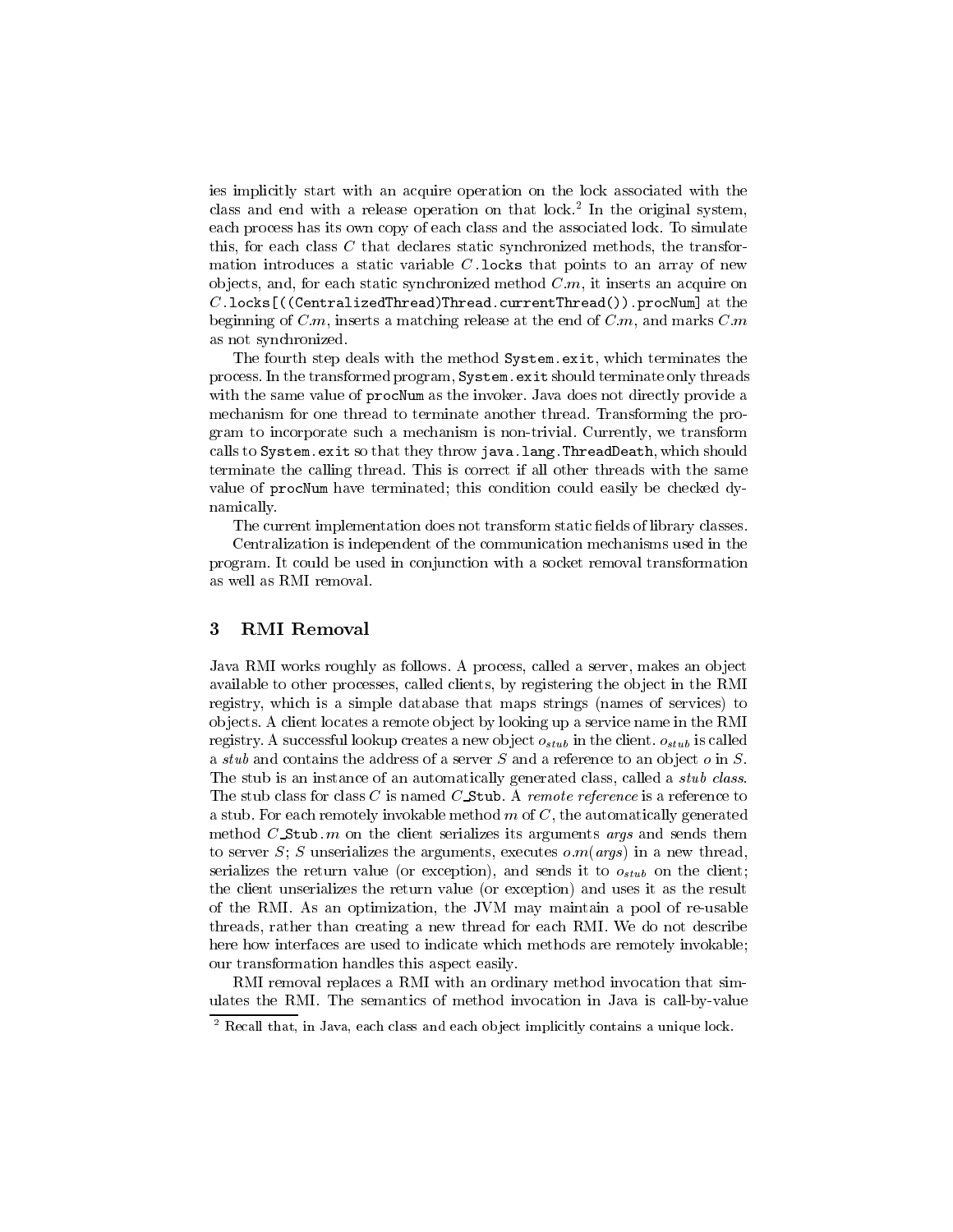for primitive data, and call-by-reference for remote references and ordinary references. The semantics of RMI is different, because serialization followed by unserialization effectively performs copying. Specifically, the semantics of RMI is call-by-value for primitive data, call-by-reference for remote references (although the stub object is copied, the copy refers to the same remote object, not to a copy of the remote ob ject), and call-by-deep-copy for local references. "Deep copy" means that the entire subgraph of the heap reachable from the arguments is copied; the copy is isomorphic to the original subgraph. In all cases, the semantics for passing return values is the same as for passing arguments.

The transformed program uses a simulated RMI registry. Currently, the simulated RMI registry expects to find stub classes in the CLASSPATH.

Which thread should execute a remote invocation? To ensure a faithful simulation of RMI, the transformed code could create a new thread to execute each RMI. This is easy to implement but inefficient and typically unnecessary, in the sense that most applications are insensitive to the identity of the thread that handles the RMI. Maintaining a pool of re-usable threads is not as easy to implement. In our current implementation, the calling thread executes the "remote" invocation; we assume that the application does not detect this difference. While the calling thread is executing a remote invocation of a method of an object  $o$ , the thread's procNum should be set to the number of the server that created o, because that is the number of the process on which the method would be executed in the original system. This requires an efficient mechanism for determining which process created each instance of each class with remotely-invokable methods. Accordingly, we insert a field  $\mathbf p$ rocNum in each such class  $C$  and modify each constructor for  $C$  to initialize that field with the current thread's procNum.

Implementing copying using reflection is tempting, but reflection uses native methods, and we want to eliminate uses of native methods, so copying is implemented as follows. The transformation identifies classes whose instances might appear in arguments or return values of RMIs. For each such class  $C$ , it generates a method named  $C$ .copyRMI. Method  $C$ .copyRMI has a parameter h that indicates which ob jects have already been copied; it is used to ensure that the original subgraph and the copy are isomorphic.  $C$ .copyRMI(h) returns this if this is a remote reference,<sup>3</sup> and returns a deep copy of this if this is a local reference. In the latter case,  $C$ . copyRMI(h) starts by checking whether this is in the hash map h. If so, this has already been copied, so  $C$ .copyRMI(h) finds the copy using h and returns it. Otherwise,  $C$ .copyRMI(h) creates a new instance  $o$ of C, adds the mapping this  $\rightarrow o$  to h, copies from this to o the value of each field of  $C$  with primitive type, recursively invokes copyRMI on the value of each field of  $C$  with non-primitive type and stores the result in the corresponding field of  $o$ , and returns  $o$ . Creation and initialization of  $o$  require special treatment when C has a non-serializable superclass other than  $i$ ava.lang.Object; we omit details of how the transformation handles this.

 $\,$  A more faithful alternative would be to clone (i.e., create a shallow copy of) the stub, but the identity of a stub should not be signicant to a normal application, so this cloning would be unnecessary overhead.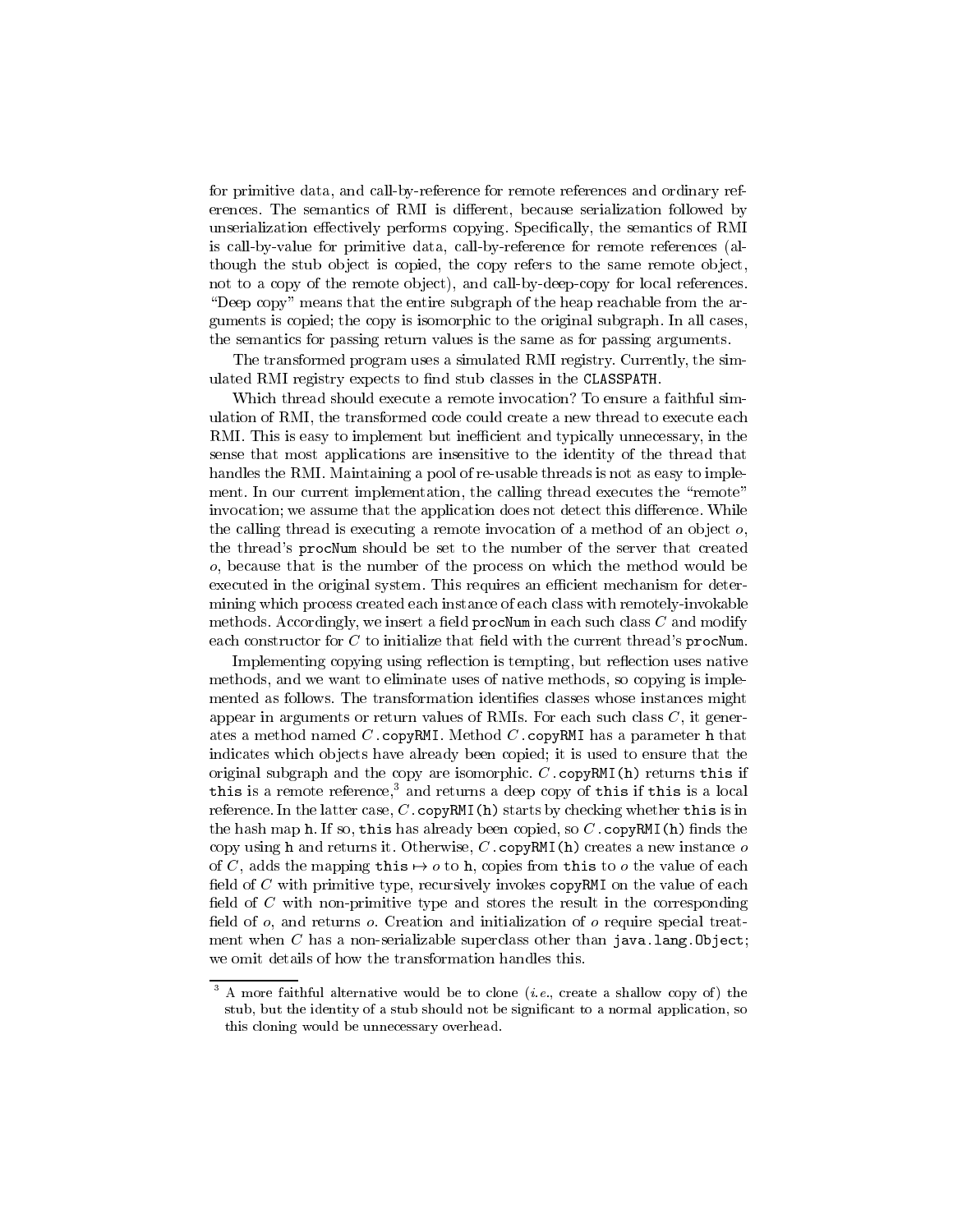The transformation also generates stub classes. The standard stub classes produced by the compiler are not used by the transformed program, so we reuse their names for our stub classes. Thus, the stub class generated for class  $C$  is named  $C_$ Stub and declares an instance field target with type  $C$ , which refers to the ob ject registered by the server. We still say that a reference to an instance of a stub class is a "remote reference". The generated method  $C$  Stub.  $m(args)$  creates new hashmaps hArgs and hRet, invokes copyRMI(hArgs) on arguments that are local references, sets the current thread's procNum to this.target.procNum, and invokes this.target.m on a combination of original arguments (that are not local references) and copies of arguments (that are local references); when the invocation of m returns,  $C$  Stub.  $m(args)$  restores the previous value of the current thread's procNum, invokes copyRMI(hRet) on the return value  $v$ of this.target.m if v is a local reference, and returns v (if v is not a local reference) or the copy of  $v$  (if  $v$  is a local reference) to the caller.

To efficiently check whether a reference is remote, the transformation introduces an interface StubInterface. All stub classes implement StubInterface. Thus, ( $r$  instance of StubInterface) is true iff  $r$  is a remote reference.

Java RMI allows the user to specify a security policy that controls which remote methods may be invoked by which clients. Currently, we do not simulate checking of security policies; in effect, we assume that all RMIs performed by the original program are permitted by the security policy.

#### 4Pseudo-Cryptography

java.security provides a standard API for cryptography libraries. We assume that the original program uses this API. The original program is transformed by replacing all occurrences of java.security with PseudoCrypto; for example, java.security.Signature.sign is replaced with PseudoCrypto.Signature.sign.

The central issue in designing PseudoCrypto is the representation of ciphertexts. To solve the problem discussed in Section 1, the obvious approach is to use a symbolic representation. For example, the result of encrypting a plaintext t with a key k would be an object containing t and k. Given such a symbolic "ciphertext", the adversary program can trivially determine the key used to create it. This approach is standard in model checking of security protocols with traditional model checkers such as FDR and  $\text{Mur}\phi$  [Low96, MMS97].

However, in the java.security API, ciphertexts are not an abstract data type. Ciphertexts are byte arrays, and this representation is visible to the application. Transforming the application to accommodate a different representation of ciphertexts would be difficult. Our approach is to maintain byte arrays and a symbolic representation. The symbolic representation is used only within PseudoCrypto and the adversary program; it is not visible to the application. A hash map is used to map the byte array representation of a ciphertext to its symbolic representation. A mapping is inserted in the hash map every time a ciphertext is created. The adversary program looks up intercepted ciphertexts in the hash map.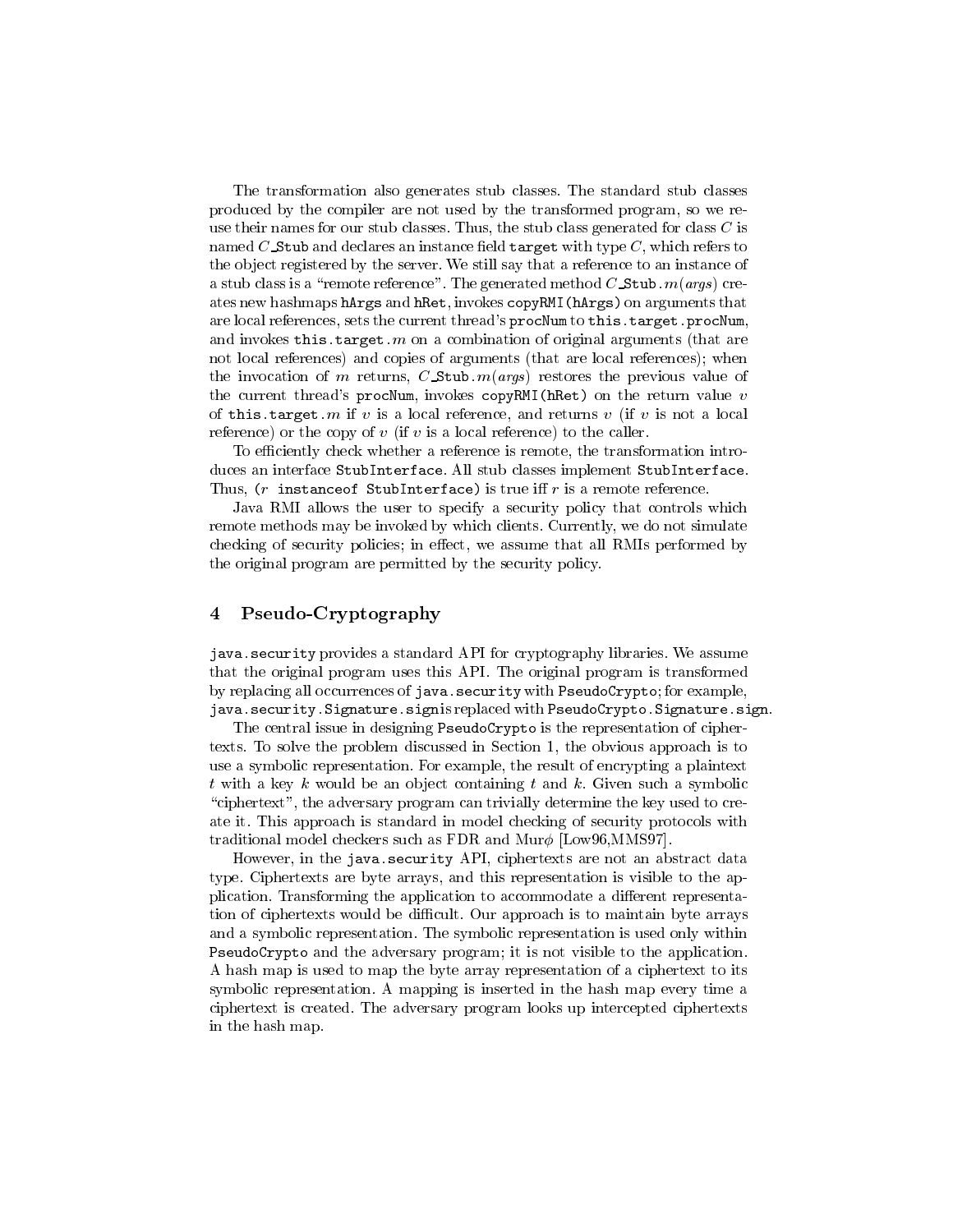It is the responsibility of the author of the adversary program to simulate an adversary that controls an insecure network. For example, the author must determine which cryptographic keys stored in the hash table are known to the adversary.

If the original cryptographic operations are computed in the transformed program, then this transformation does not affect the contents of the byte arrays seen by the application and hence does not affect the behavior of the application.

Computing cryptographic operations during state-space exploration is often impractical, because of performance and native methods, as discussed in Section 1. Therefore, PseudoCrypto computes "pseudo-cryptographic" operations that maintain the byte array and symbolic representations, as above, except the byte arrays are filled with pseudo-random data, not genuine ciphertexts. This change in the contents of the byte arrays could affect the behavior of the application, e.g., if the application does not trust its cryptography library and therefore checks whether ciphertexts have the expected format. Typical applications treat the byte arrays as "atomic values", merely passing them around and then using them as arguments to other cryptographic operations. Such applications are not affected by this transformation. Currently, manual inspection of the original program is used to check whether this could happen. A conservative automatic check based on static analysis could be developed.

Currently, we assume that all operations that produce ciphertexts involve pseudo-random initialization, so invoking an operation twice on the same arguments produces different ciphertexts. Operations that are "functional" (*i.e.*, whose return value depends only on the arguments) could easily be accommodated using memoization.

A separate issue is that the adversary program needs to efficiently determine which parts of intercepted "messages" might be ciphertexts. Currently, the author of the adversary program must deal with this. We are working on a static program analysis, based on points-to escape analysis [WR99], that aims to automate this and other some aspects of producing the adversary program.

Package PseudoCrypto currently supports commonly used methods for generation of public-private key pairs and generation and verification of digital signatures. Support for symmetric-key cryptography can easily be added.

## 5Implementation and Case Study

The implementation of all three transformations is mostly complete. The implementation transforms bytecode using the Byte Code Engineering Library (BCEL), formerly called JavaClass [Dah99]. We hope to incorporate these transformations into Bandera [CDH+ 00], which provides an excellent framework for model checking and the associated program analyses. The first public release of Bandera is expected soon.

The first major case study will be a secure and scalable distributed voting system, whose design is described in [MR98]. Students implemented that design